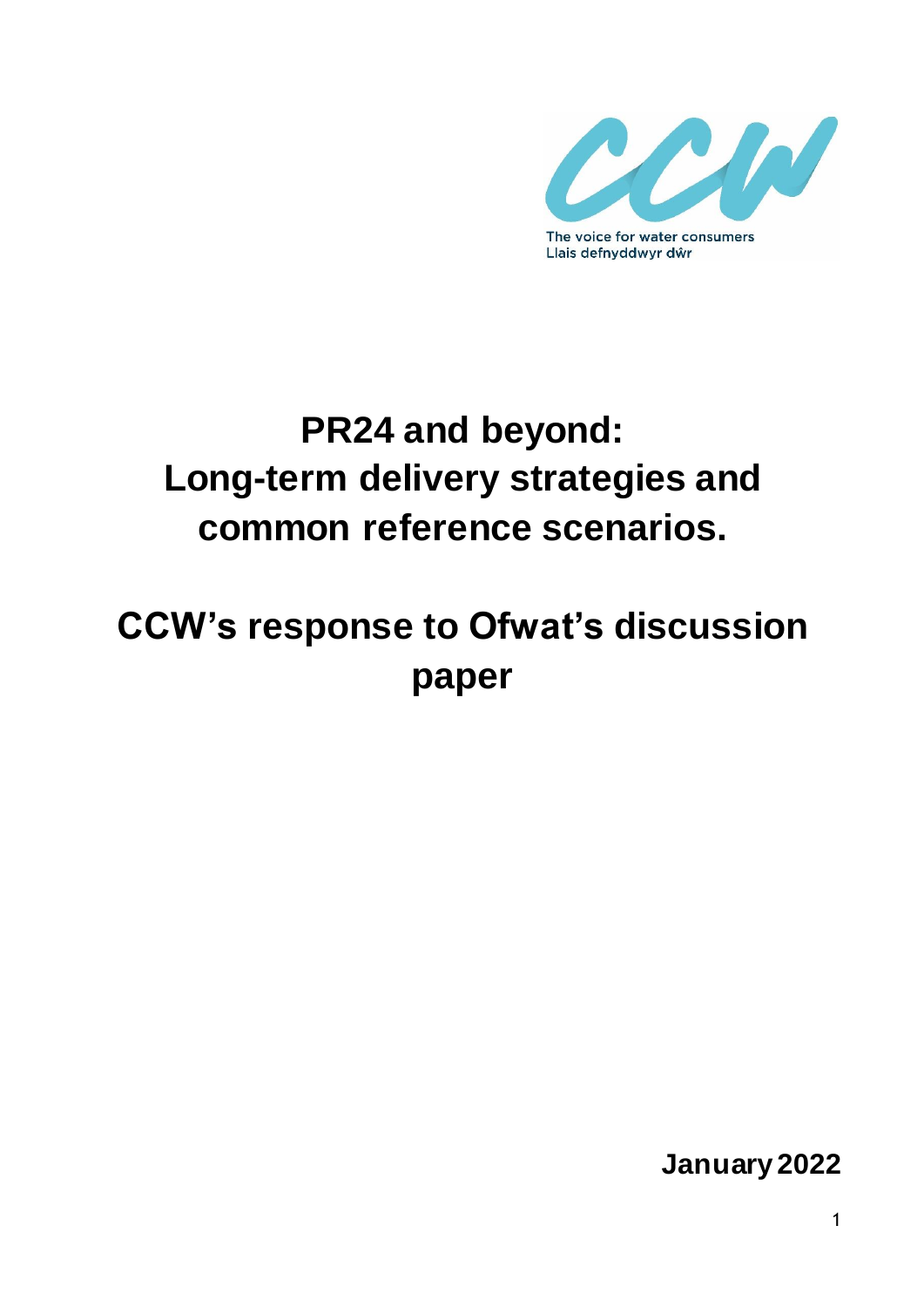## **Introduction**

- 1. CCW is the independent voice for water consumers in England and Wales. Since 2005, we have helped thousands of consumers resolve complaints against their water company, while providing free advice and support. All of our work is informed by extensive research, which we use to champion the interests of consumers and influence water companies, governments and regulators.
- 2. We welcome the opportunity to respond to Ofwat's discussion paper on its expectations for what companies should include in their long-term delivery strategies as part of the business plan submission for PR24.

### **Summary**

l

- 3. CCW welcomes Ofwat's guidance to companies on how to integrate long term strategies into the five year price setting process. CCW supports a price control that acts as part of a milestone toward a longer term strategy that addresses long term risks to service delivery and environmental protection. This is particularly important given the range of long term risks from climate change, an aging asset base and increasing customer expectations that the discussion paper lays out. The adaptive planning approach set out in the paper builds on what companies have already been doing with their Strategic Direction Statements in previous price reviews.
- 4. We agree that consistency on how companies model possible long term scenarios and produce options to address them would be helpful in the price setting process, and we welcome Ofwat's move towards achieving this.
- 5. It is important that customers find both the business plan and the long term strategy acceptable in terms of the value this should give customers, and the short and long term bill impacts that may be needed to achieve them. Therefore we welcome the requirement for companies to engage meaningfully with their customers as they develop strategies that are built on their modelling of long term risk scenarios<sup>1</sup>. This will help companies develop solutions that customers accept both now and in the future
- 6. If long term scenario modelling and adaptive planning is applied consistently by companies, this could mean that future price reviews will be a process where long term strategies are revised every five years with any new evidence, and could see

<sup>1</sup> Blue Marble's report 'Engaging water customers for better consumer and business outcomes' (commissioned by CCW in May 2020), includes several recommendations for improving the value and meaning of consumer research - se[e here](https://www.ccwater.org.uk/research/engaging-water-customers-for-better-consumer-and-business-outcomes/).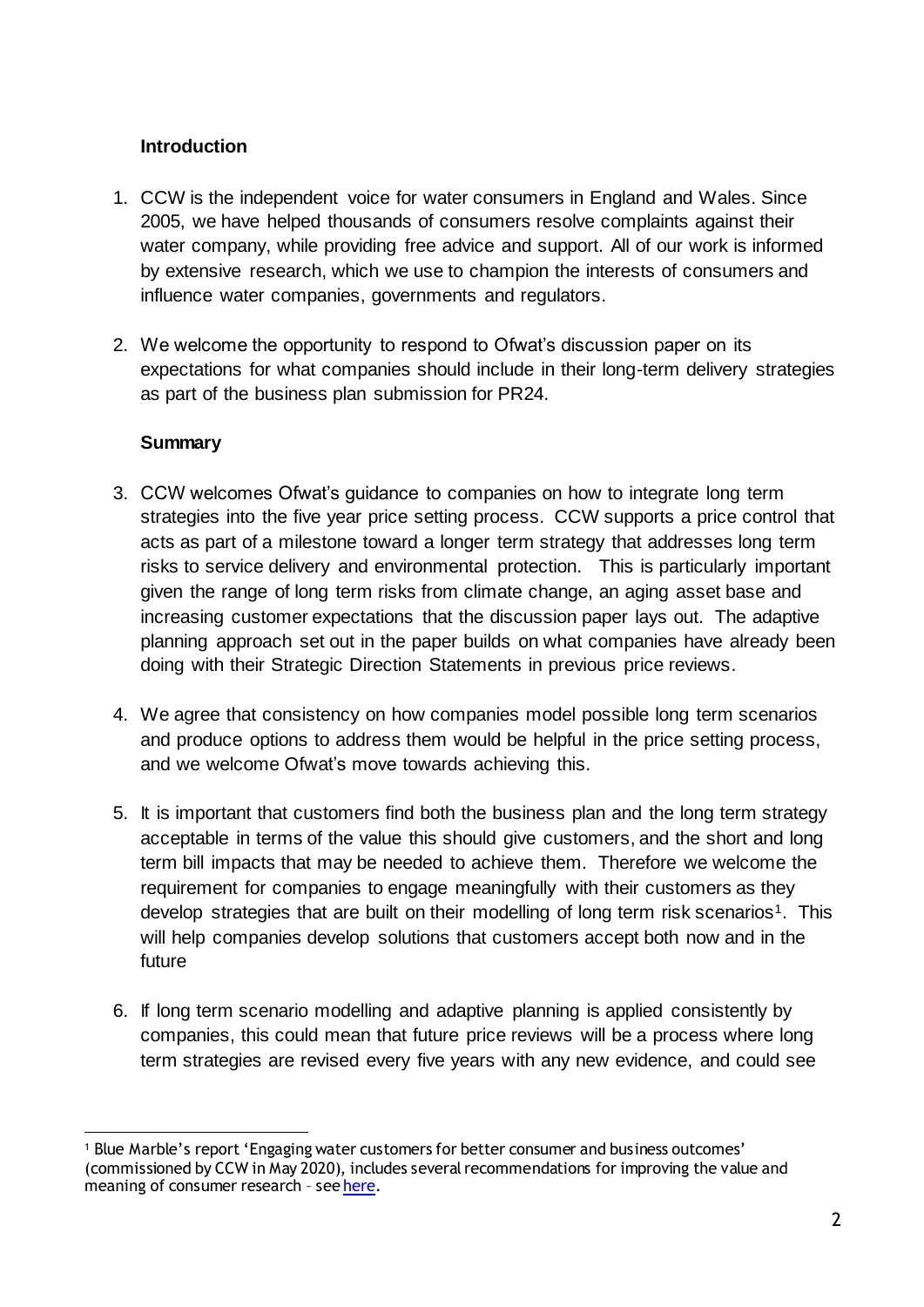some of the options identified at the earlier adaptive planning stage taken forward, potentially leading to a 'smoother' price review process.

7. Below we offer comments on the sections of the paper that set out Ofwat's proposed approach to developing long term strategies and the use of common reference scenarios.

## **Approach to long term strategic planning**

- 8. Both the UK Government and Ofwat <sup>2</sup> expect companies in England to shift toward long term adaptive planning. This involves companies setting out their strategies in terms of adaptive pathways up to 2050. We support this approach as it should enable companies to model a variety of possible scenarios, identify trigger points, and identify appropriate solutions.
- 9. We also support the adaptive planning approach where long term scenarios may have more than one option for how to address them, depending on new information, evidence or technology that could emerge over time. This is important as some potential long term scenarios are currently uncertain, but should be evaluated and options identified now on how to possibly address them.
- 10.We agree that companies' long term strategies should be adapted to different scenarios that may emerge over time. We support Ofwat's proposal that 'enhancement' investment may be needed (above and beyond 'base' cost allowances) where preparatory work is needed to address a long term risk. Allowing preparatory investment early (where strong evidence justifies this) could help spread costs and be more efficient over the long term.
- 11.While we support the five principles which companies should demonstrate to justify proposed enhancement investment to address long term scenarios (on page 7), we would also like to see evidence that companies have engaged with customers on what they are planning to do.
- 12.While we do not expect customers to be consulted on the technical solutions, customers will have a view on the outcomes the companies are aiming to achieve, and the timing of delivery in relation to the cost recovery from bills. This should help companies achieve the right balance between costs carried by current and future customers, so it is important that companies also engage with future customers as part of this evidence gathering.

l 2 In Ofwat's 'Creating tomorrow together' PR24 framework, and the Defra draft Strategic Direction Statement (2021)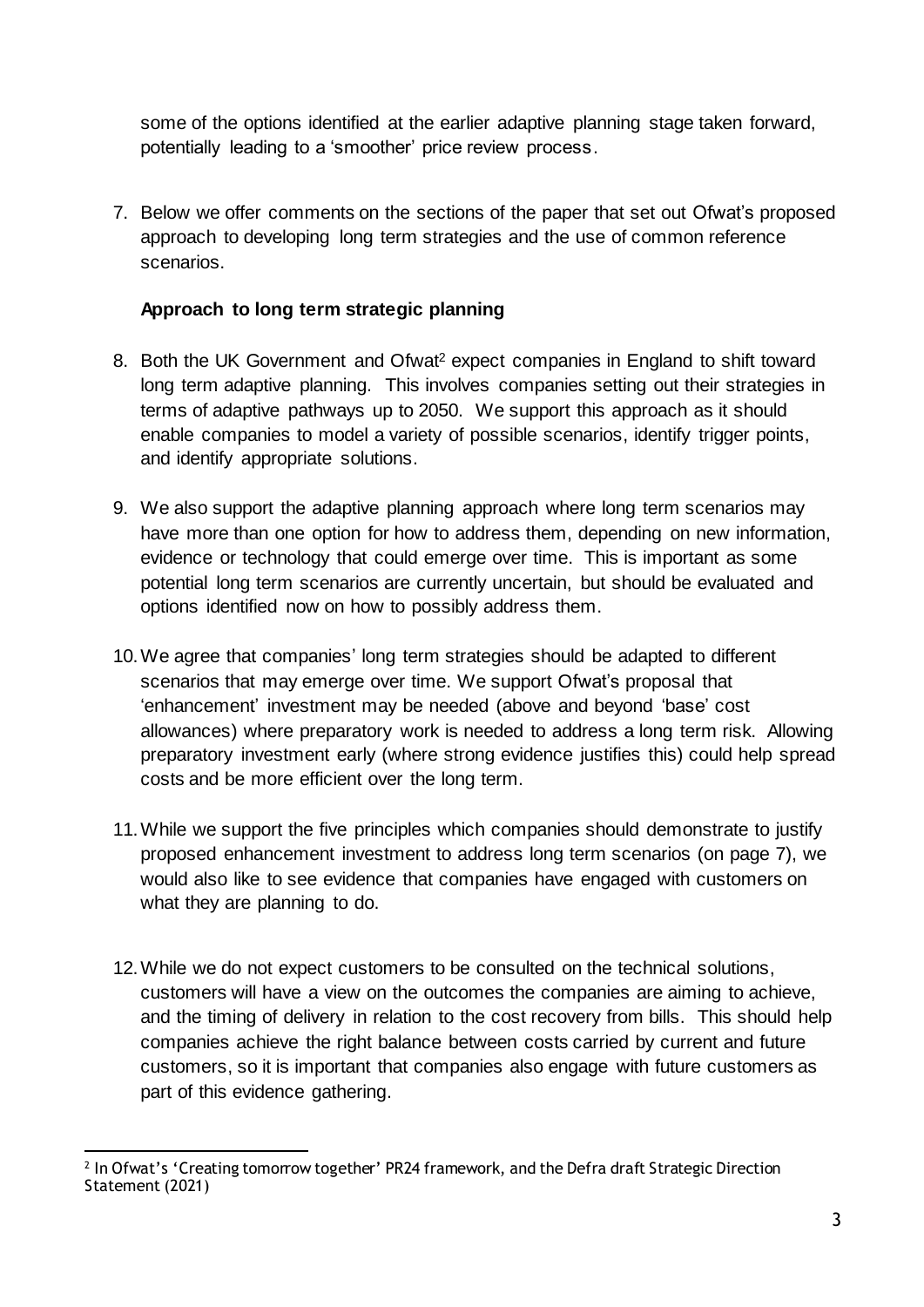- 13.Companies' strategies should include evidence of customers' priorities and preferences to help justify the outcomes the companies aim to achieve. Ofwat's price review methodology should also give companies clarity on how Ofwat will assess customer evidence and make decisions as a result.
- 14.To assist stakeholders such as CCW to assess and (where necessary) challenge the long term strategies (and the scenario modelling and adaptive planning that should be included in them), we support Ofwat's' five stage structure for how this should be set out in business plans.

### **Scenario testing**

- 15.We agree that companies should model a range of possible long term scenarios to help identify appropriate options to deliver the right outcomes. This process should enable companies to stress-test their long term strategies against different scenarios that may arise that companies may need to adapt to.
- 16.While we agree that the main scenarios relate to climate change, technology, demand, and environmental ambition, companies should be able to apply wider scenario planning to further potential scenarios even if they are uncertain. This is particularly important for possible scenarios that may be unique to a single company or a region. The scenario testing shown in the long term strategy accompanying the business plan should also be consistent with other long term planning frameworks companies use such as WRMPs and the new approach to the WINEP in England.
- 17.We support the requirement to include customer bill impacts as part of the long term strategic planning and scenario testing. Ofwat's paper has welcome guidance on how companies should consider how their strategic plan will protect customers' bills in the long term, and get the right balance between current and future customers.
- 18.In addition to this, we recommend that companies model different potential customer affordability scenarios. While this may be hard to predict for the long term, it would enable companies to evaluate how solutions could be delivered in different economic contexts (e.g. in a recession with high unemployment and cost of living, or where there may be economic growth and wage increases).
- 19.In addition to this, companies should model different scenarios based on the possible affordability support available to customers in the future. If customers are to pay for the solutions, modelling the possible customer affordability should be an important part of this planning.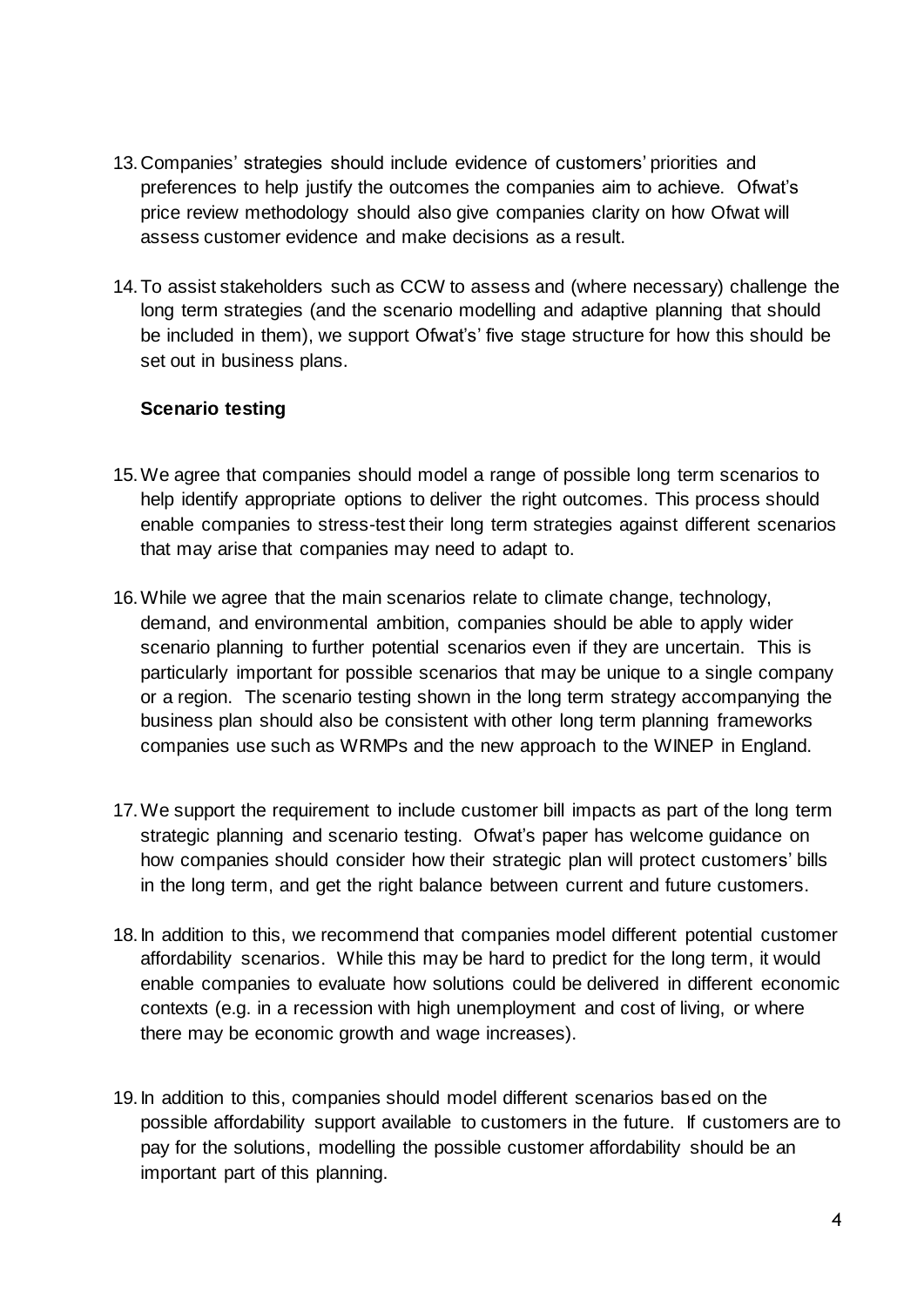#### **Adaptive pathways**

- 20.Given the uncertainty with some long term scenarios (e.g. the impacts of climate change), we welcome the approach to adaptive planning Ofwat proposes. Companies should set out a 'core pathway' toward delivering a solution, which has alongside it alternative pathways that take account of potential changes or new information.
- 21.Alongside this should be metrics to measure the potential scenarios, with 'trigger points' set for when actions need to be taken once new information arises.

#### **Foundations: what underpins the strategy**

- 22.We agree with the range of factors where companies should make key assumptions about uncertainties in their strategic plans. This is particularly useful for stakeholders such as CCW as it will enable us to understand what assumptions companies are making about possible long term scenarios and the evidence available to justify them.
- 23.It is particularly important that socio-economic factors, consumer behaviour and attitudes and customer affordability and vulnerability are considered in long term scenario planning as without customer support, and customers' ability to pay, the solutions needed to achieve long term strategic aims may not be acceptable to customers.
- 24.We also support companies' providing a long term forecasts of their Performance Commitment targets as part of the long term strategy. As these are key metrics (with financial incentives attached), it will be useful to see forecasted targets to assess whether they are sufficiently ambitious to meet the requirements of the long term strategic aims.
- 25.Finally, companies should be clear on what evidence is available to justify their long term strategic aims, where there is uncertainty, and when the strategic aim should be reviewed and suitable changes applied in light of new evidence that may emerge.

#### **Common reference scenarios**

26.We agree the companies should use common reference scenarios to help assess how far their proposed activities are appropriate and are being delivered at the right times, given future uncertainties, to efficiently meet long-term outcomes.